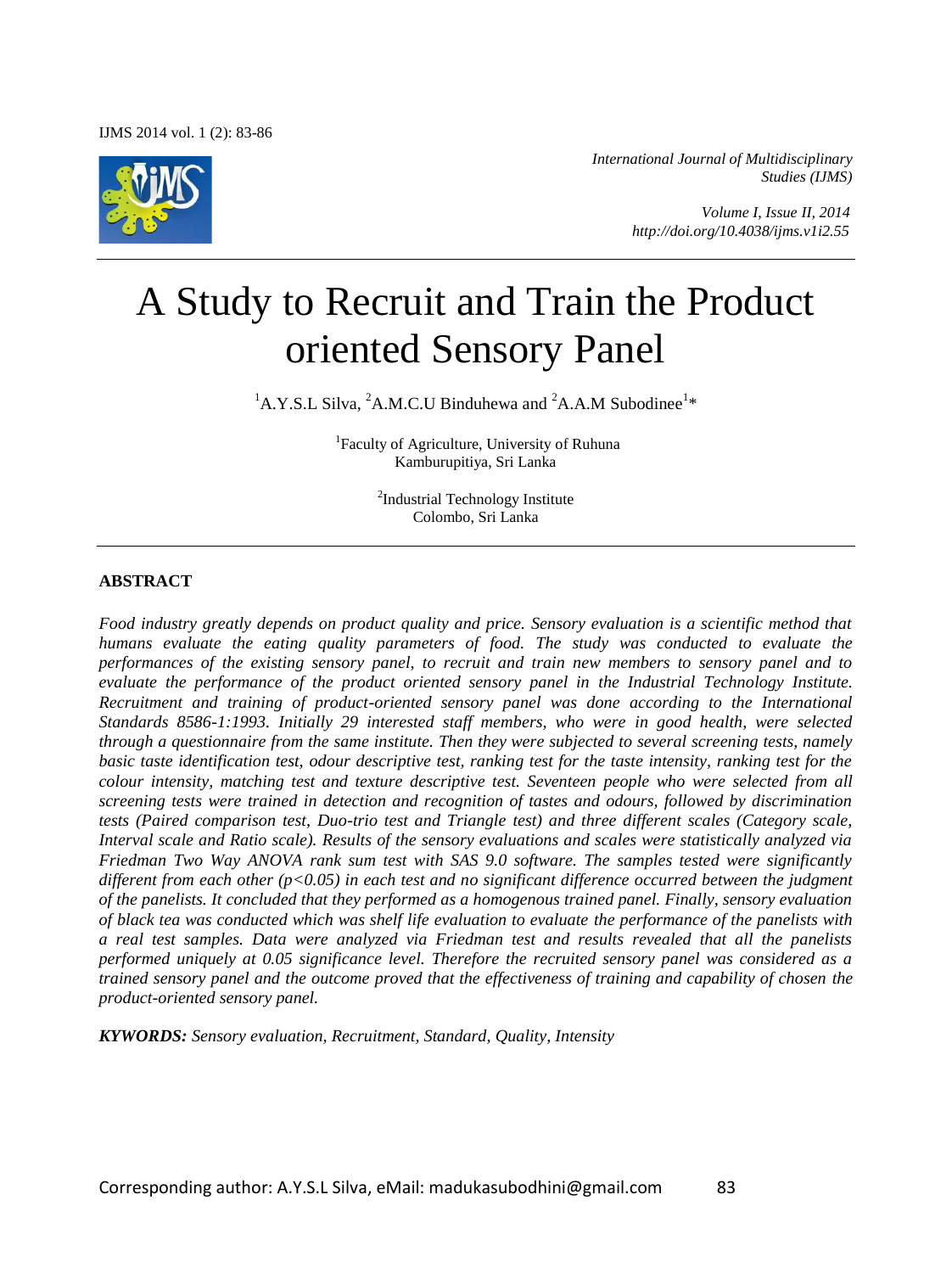## **1. INTRODUCTION**

World food market greatly depends on the product quality and price. Sensory or organoleptic properties play an important role in food quality concerns. Therefore, continuous improvement and maintenance of product quality are very much important to achieve more profit in the food industry and to ensure the consumer satisfaction as well as their health. Sensory analysis is a method that can evaluate the food products quality and human responses to food products. Sensory evaluation is a scientific method which uses human panelists and their senses of sight, smell, taste, touch, and hearing to measure the sensory characteristics and acceptability of food products as well as many other materials. Due to these reasons sensory analysis used in many areas such as shelf life studies, new product development, improvements of products, quality control, product acceptability studies and supporting for advertising claim. Sensory evaluation consists of various test methods and statistical procedures that provide guideline for analysis and interpretation of results. Three sensory tests are commonly used which are descriptive test, difference test and preference test. Descriptive tests are used to describe the perceived sensory characters of food and they are more appropriate in the product development context. Difference tests measure overall differences among products and how they would describe the differences. Preference tests measure consumer likes and dislikes of products. Sensory evaluation panels can be grouped into the three types as highly trained expert panel, laboratory panel and large consumer panels. Highly trained and experts and laboratory panels evaluate the quality especially during development stages and large consumer panel are used to determine consumer

reaction to a product. Industrial technology institute supports food industry by developing new food products and improving products developed by the industry. Therefore, the sensory panel should be screened and trained according to standard methods. Performance of the existing sensory panel should be evaluated periodically, and they should be re-trained to maintain valid assessments. Therefore objectives of the research were **t**o evaluate the performance of existing sensory panel, to recruit and train new members to the sensory panel, to evaluate the performance of the trained panel.

# **2. METHODS**

The basic selection for the sensory panel was done through the questionnaires based on the candidates' age, health condition, availability, interest and motivation. Selected candidates were exposed to several screening tests according to the ISO standards. The Basic Taste Identification Test was conducted using four basic tastes (sweet, sour, bitter and salt) were prepared using food grade reference substances and were presented randomly to each assessor and they were asked to identify the taste of the samples. Persons, who were able to identify 100% of the samples, were selected for the next screening test. The odour descriptive test was done using six olfactory stimuli related to food products. Samples of reference substances were presented randomly to each assessor, for the identification of odours and assessors who were able to identify more than 65% of the samples were selected for the next screening tests. The ranking test for taste intensity was carried out using sucrose solutions of 5%, 7%, 10% and 12.5% (w/v) concentrations were prepared and presented to the each assessor and assessors who correctly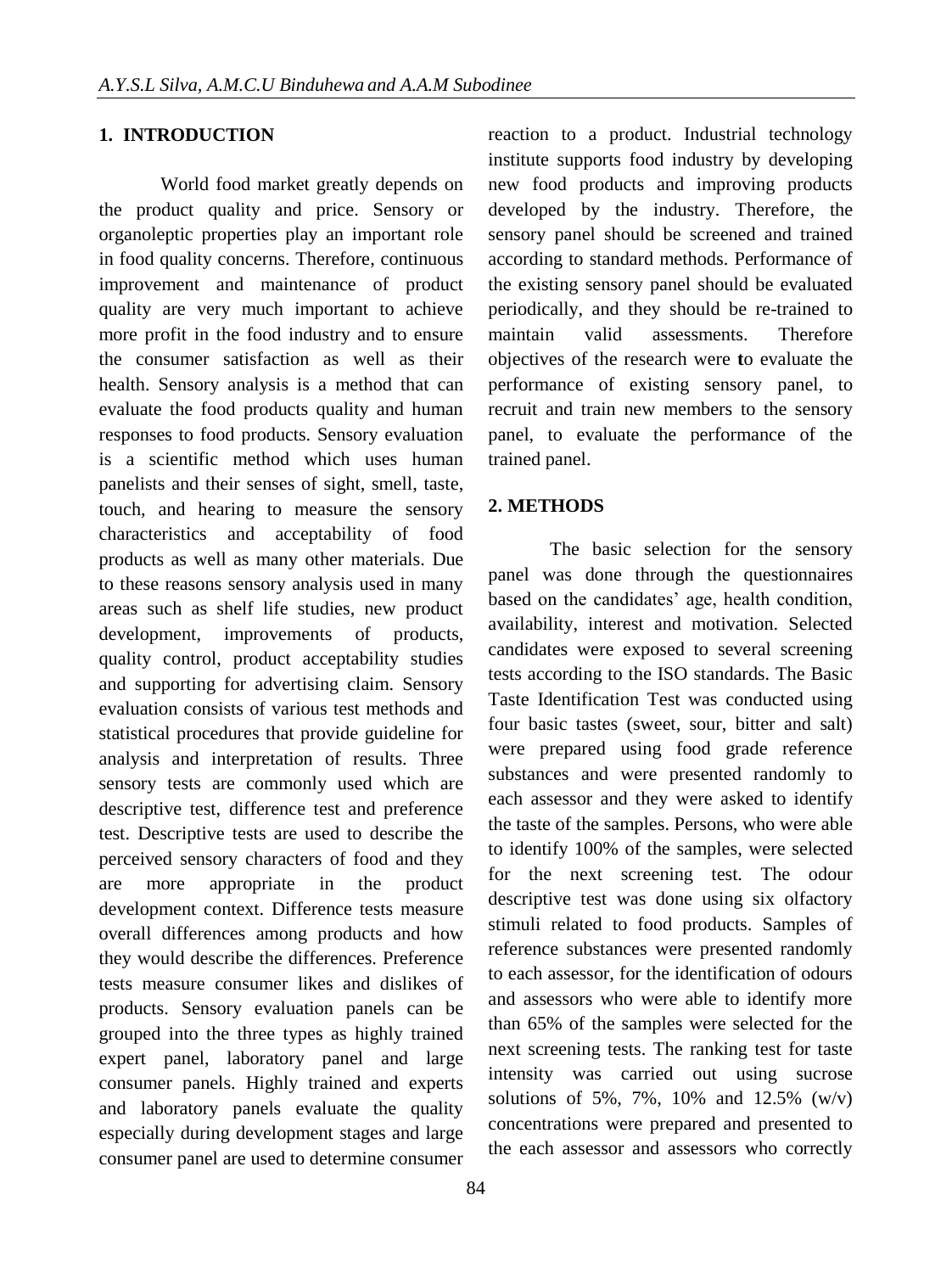to describe the odours of more than 65% of the samples correctly in the odour descriptive test.

arranged the samples in the order of increasing intensity were selected for the next screening test. The Ranking Test for colour intensity was done with prepared colour ranges of blackcurrant squash concentrate and presented to the assessors to arrange the samples in order to increasing colour intensity correctly, and they were selected for the next screening test. The Matching Test was conducted using four different tastes at given concentrations and four olfactory stimuli at given quantities were prepared using reference substances and presented to the panelists and asked to match the sample with the original once with their memory and describe the taste or odour of each sample. The Texture Descriptive Test was conducted using a series of food products that were given to the assessors and asked to describe the textural characteristics of samples. Assessors who were able to describe more than 65% of the samples correctly were selected for the panel. The selected assessors were trained for the Difference Tests (i.e. Paired Comparison Test, Duo-trio test and Triangle Test) and scales (category scale, interval scale and ratio scale). Finally, the panel performances were evaluated through the sensory evaluation of commercial black tea.

## **3.RESULTS AND DISCUSSION**

Initially questionnaires were distributed among members of ITI and among 30 candidates who submitted the filled questionnaires; those people who were poor health conditions and were taking medication for long time which might affect their senses and have food allergies were not recruited. Finally 29 panelists were selected. 19 out of 29 were able to identify the tastes of all the samples correctly in the basic taste identification test. A total Participants 17 able Some people found difficulties in describing certain odours, even though they felt that they were familiar with these odours. In the ranking test for taste intensity and colour intensity, all the assessors were able to arrange all the samples in order of increasing intensity of sweet taste and intensity of colour respectively. In the matching test all the assessors were able to recall their memory and described the tastes and odours of more than 65% of the samples correctly. In the texture descriptive test all the panelists were able to describe the texture of the all samples correctly. Therefore, they were selected as the panelist for the sensory panel. The selected panel was trained in the detection and recognition of tastes and odours of paired comparison test for both taste and odours. The obtained results were statistically analyzed at 0.05 significance level using a table given for the binomial distribution tests ISO 5495- 1983 (E). All the panelists were able to detect significant difference in taste between two sucrose solutions and odour difference between two coconut oil samples. The results obtained from duo-trio test for both taste and odours were statistically analyzed and there was a detectable difference between artificial vinegar and natural coconut vinegar and panelists had correctly identified this difference. The results obtained from triangle test were statistically analyzed and it was revealed that panelists were capable of detecting the taste difference between these two types of milk. The training in the use of scales, the results obtained from category scale numerical values were statistically analyzed using non-parametric Friedman two way ANOVA test. The probability value for the samples was 0.0001 and it was less than 0.05 significant level. Therefore there was a significant difference